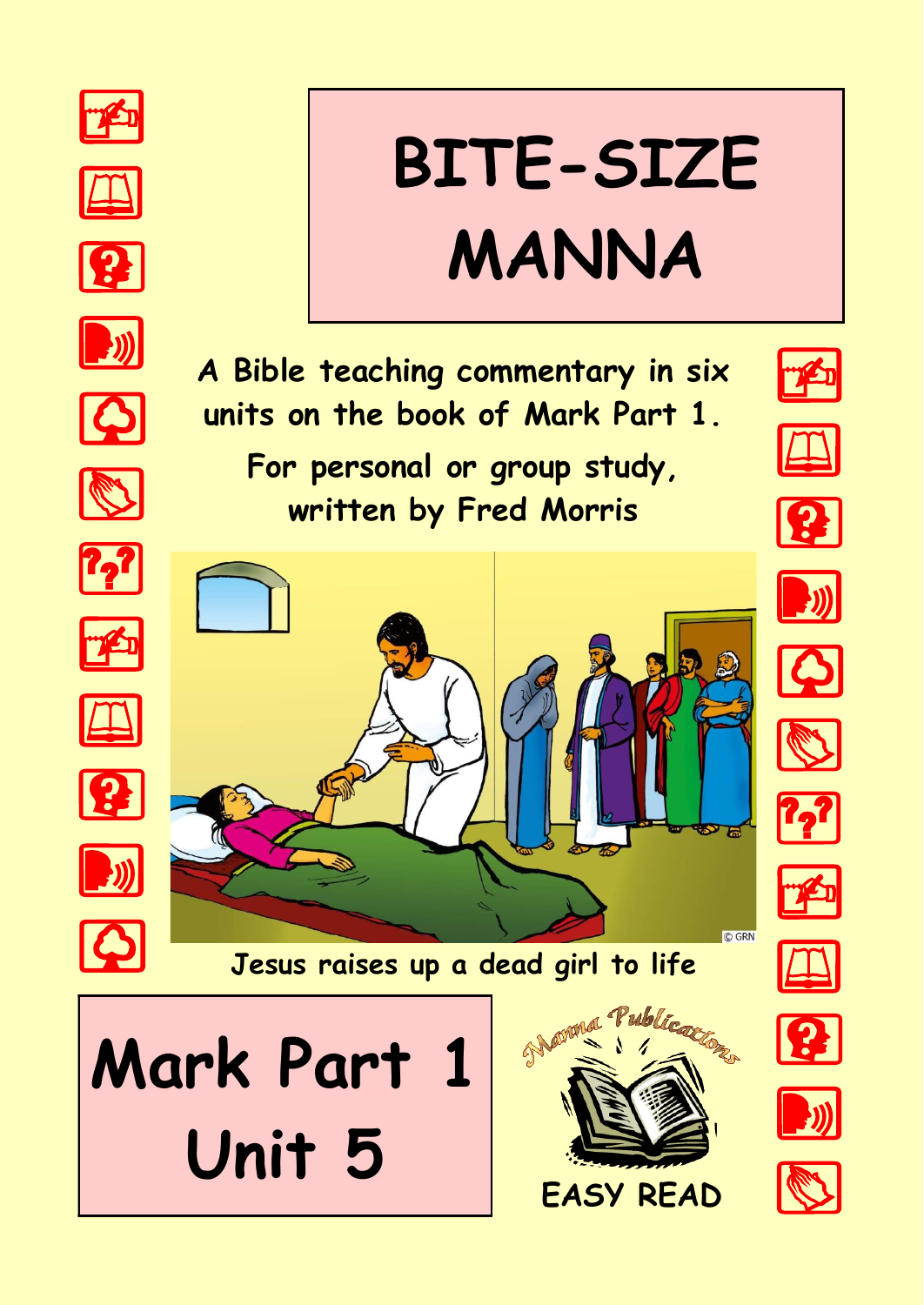# **Unit 5: Chapter 5:23 to Chapter 7:23. The Faith of a Woman and a Synagogue Leader**

One of the Jewish synagogue leaders came to Jesus and knelt at His feet. He begged Jesus, "My little daughter is dying. Please come. Place Your hands on her to heal her. Then she will live".

The crowd followed Jesus. A very sick woman followed Him. She had bled for 12 years. She spent all her money on medicines, but the bleeding got worse. In faith she reached out to Jesus and touched His clothes. Immediately, she was healed. The woman knew that she was healed inside her body.

Jesus turned round and asked, "Who touched My clothes?" He knew that power had gone out from Him. The woman knelt down at the feet of Jesus. She was shaking with fear but she told Him the truth.

Jesus said to her, "Dear woman, your faith has healed you. Go in peace. You are free from your suffering". No one had ever spoken words like these to this woman before.

Do you have a sickness? Or has someone hurt you inside? Reach out to Jesus. He is waiting for you to trust Him. Believe that He will take away your pain.

The synagogue leader was still with Jesus. Messengers arrived with bad news. "Your daughter is dead," they said. "Why bother the Teacher any more?" Jesus did not listen to them. He told the father, "Do not be afraid. Just believe".

Then Jesus asked Peter, James and John to follow him to the man's home. He often kept these three men close to Him.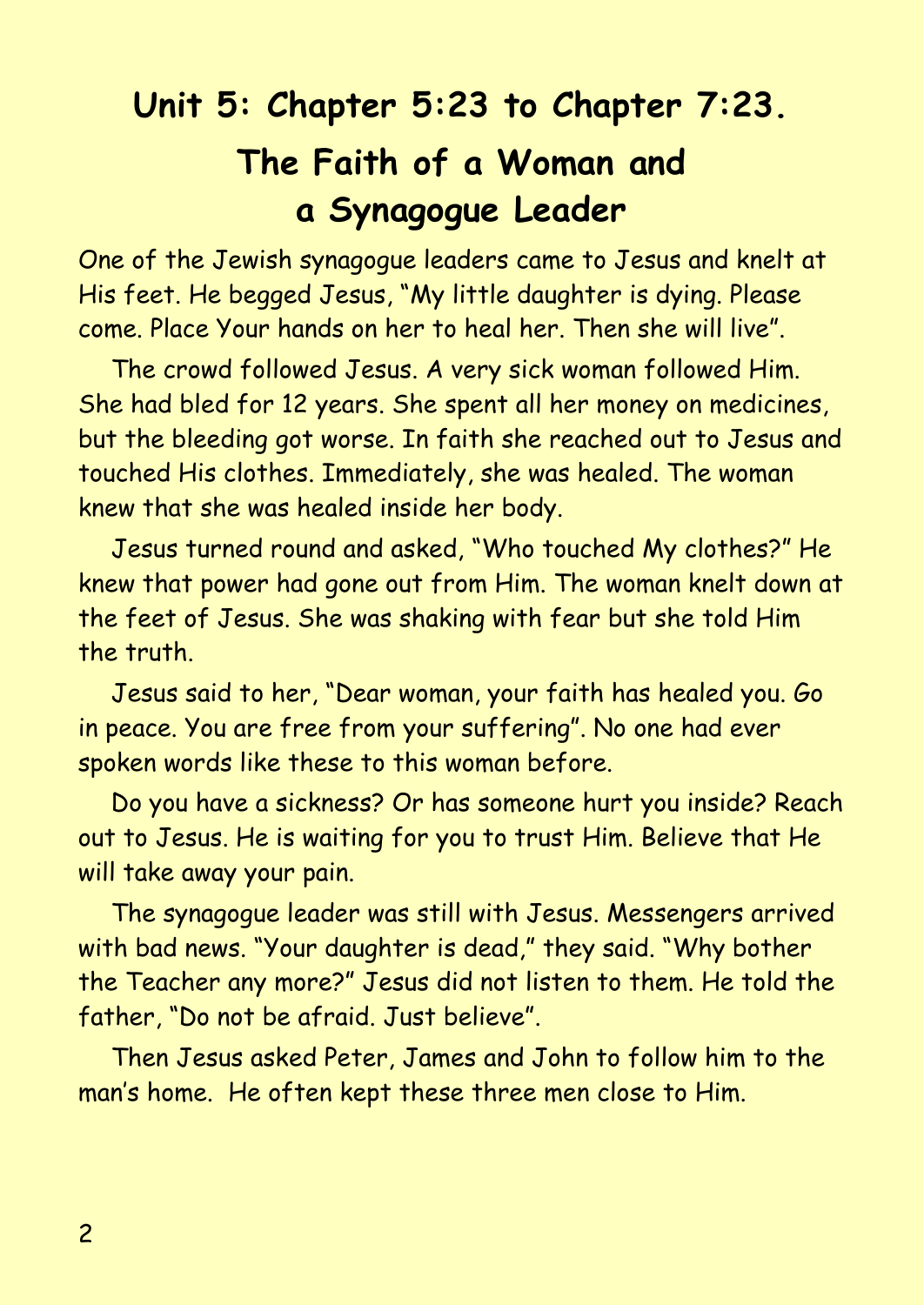They met some mourners who were crying loudly. Jesus went inside. He said to them, "Why all this confusion and crying? The child is not dead. She is only sleeping." They laughed at Him.

Jesus made them all go outside. He took the mother and father and the three disciples inside. He took the girl by the hand and said, "Little girl, I say to you, get up!" At once, she stood up and walked around. Everyone was amazed.

Jesus has power to heal people and to give back life. Reach out to Him in faith for all your needs. He has promised to answer your prayers. 'Jesus Christ is the same yesterday, today and forever'.

Jesus ordered the family not to let anyone know what really happened. Then He told them to give the girl something to eat.

Peter, James and John saw and heard what happened. Peter later wrote in one of his letters, 'Give all your worries to Him. He cares about you'. The bleeding woman had faith in Jesus for herself. The synagogue leader had faith in Jesus for his daughter. God blessed their faith and answered their prayers. God wants to bless those who have needs, who are sad and who are willing to ask Him for help.

The man with the demons, the bleeding woman and the synagogue leader, believed in Jesus in very different ways. Their faith brought fullness of health in body, mind and spirit.

# **2 Mark Chapter 6**

#### **No Faith at Nazareth**

Jesus went back to Nazareth where He grew up. He taught in the synagogue, the local Jewish meeting house. It was the Sabbath day. Many who heard Him were amazed. But they did not believe that He was the Messiah, or Christ. They knew that He was the son of a carpenter. They knew His brothers and sisters. They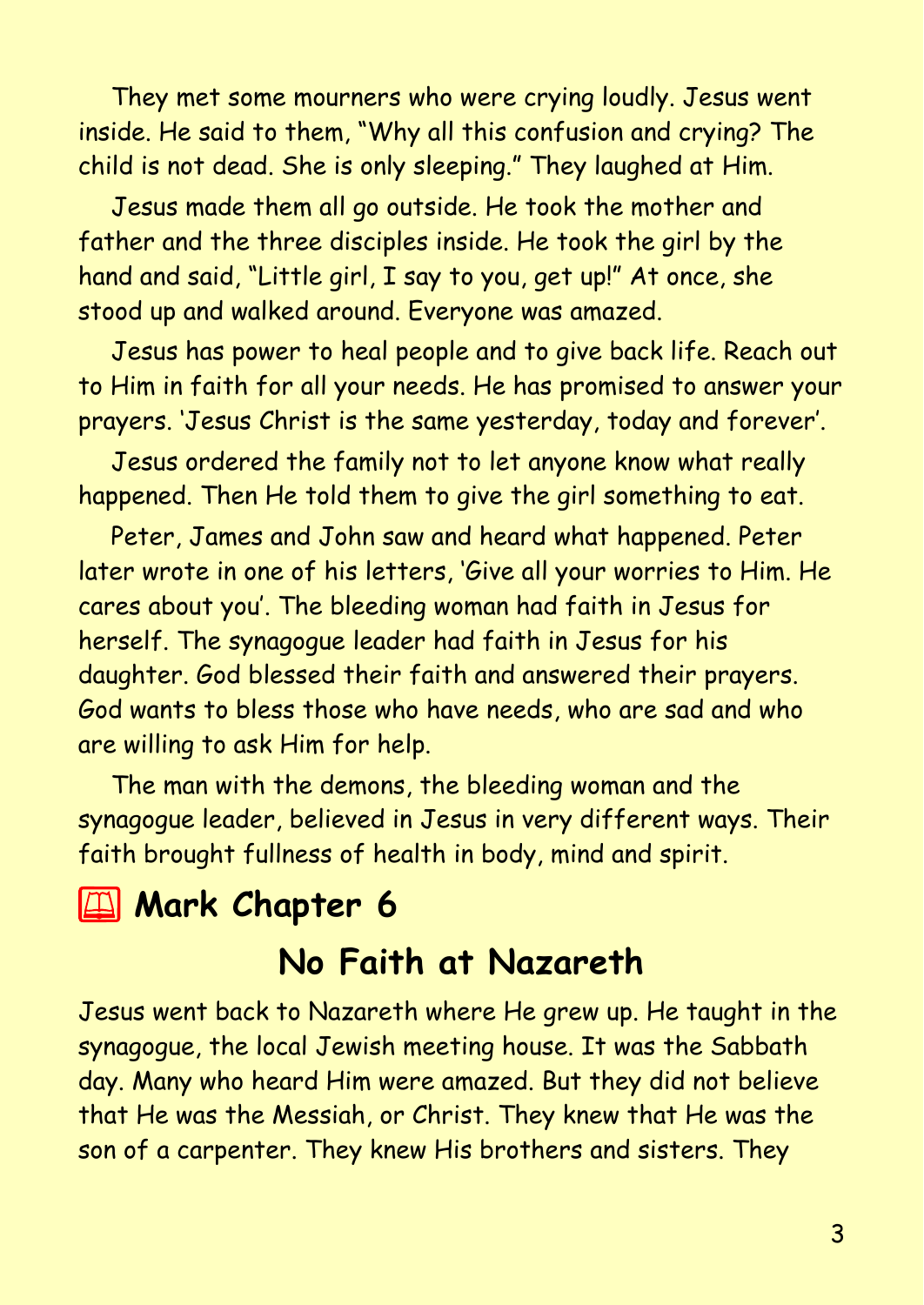could not believe in Him. They did not believe that Jesus was the Son of God.

Christians may go to many places taking blessing to others. However, they are not always valued in their home town. Jesus healed only a few people in Nazareth because they had little faith in Him. He was amazed.

#### **Jesus Sends out the Twelve Disciples**

Jesus left Nazareth and went to other villages in Galilee. His time on earth would soon end. Many places had not heard the Good News. So He sent the disciples out to tell it to others. 'He sent them ahead to … every town and place He was going to visit'. Jesus gave them power over evil spirits. Notice that they did not go alone, they went in twos.

Notice also that He said to them, "Take no bread, no bag and no money in your belts." They were doing this work for God so they did not need to worry about food or money or extra clothes. They could trust in God for their needs. But they did not stay where they were not welcome.

The same power that was in the disciples is in all believers. 'The disciples went out. They preached that people should turn away from their sins. They drove out many demons. They poured olive oil on many people who were ill and healed them'. They did this in the power of Jesus and with His authority.

# **How Herod Killed John the Baptiser**

King Herod ruled in Galilee. He was not a friend of the Jews. He was a friend of the Romans. He was called King because he was governor of a large part of Israel. His wife tricked him to kill John the Baptiser.

Herod heard that Jesus healed sick people and drove out demons. He also heard that some people believed God had raised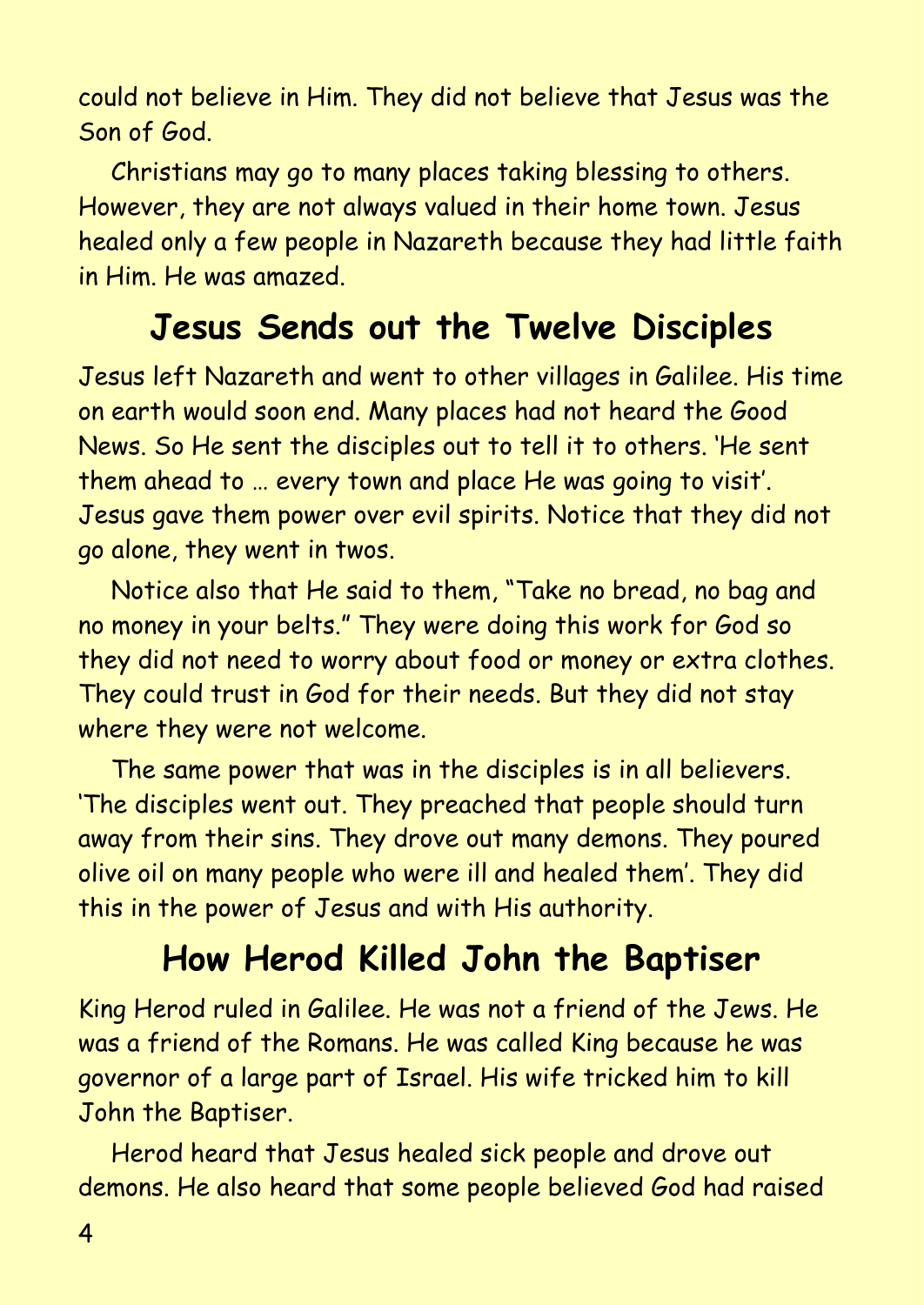John the Baptiser from the dead. Others said, "He is Elijah". Many thought he was one of the prophets of God from long ago.

This troubled Herod. He put John in prison for preaching to him. John told Herod that it was wrong for him to marry the wife of his brother.

The new wife of Herod hated John. Herod put him in prison. Herod made a foolish promise to her daughter at his birthday party. He boasted, "Anything you ask for I will give to you". Her mother told her to ask for the head of John the Baptiser. Sadly he sent the order to kill John. He was afraid to break his promise in front of important guests.

Later, Herod wanted to kill Jesus, too. Jesus said, "Tell that fox [Herod] … I must keep going". Jesus knew that this evil man could not stop the plan of His Father to save people from their sins. It was the plan of God for His Son to go to Jerusalem at the right time. There He would die for sinners in the way that God had always planned.

#### **Jesus Feeds Five Thousand**

The disciples returned to Jesus. They told him all they had done and taught. Jesus could not eat with His disciples because so many people were coming and going. He said, "Come with Me by yourselves to a quiet place. You need to get some rest." So they got into a boat and went along the lake.

People saw them leaving and they ran ahead. They hoped that they would find Jesus.

Jesus was sorry for them. 'They were like sheep without a shepherd. So He began to teach them many things'. But the disciples said to Jesus, "It is already very late. Send the people away. They can go and buy something to eat".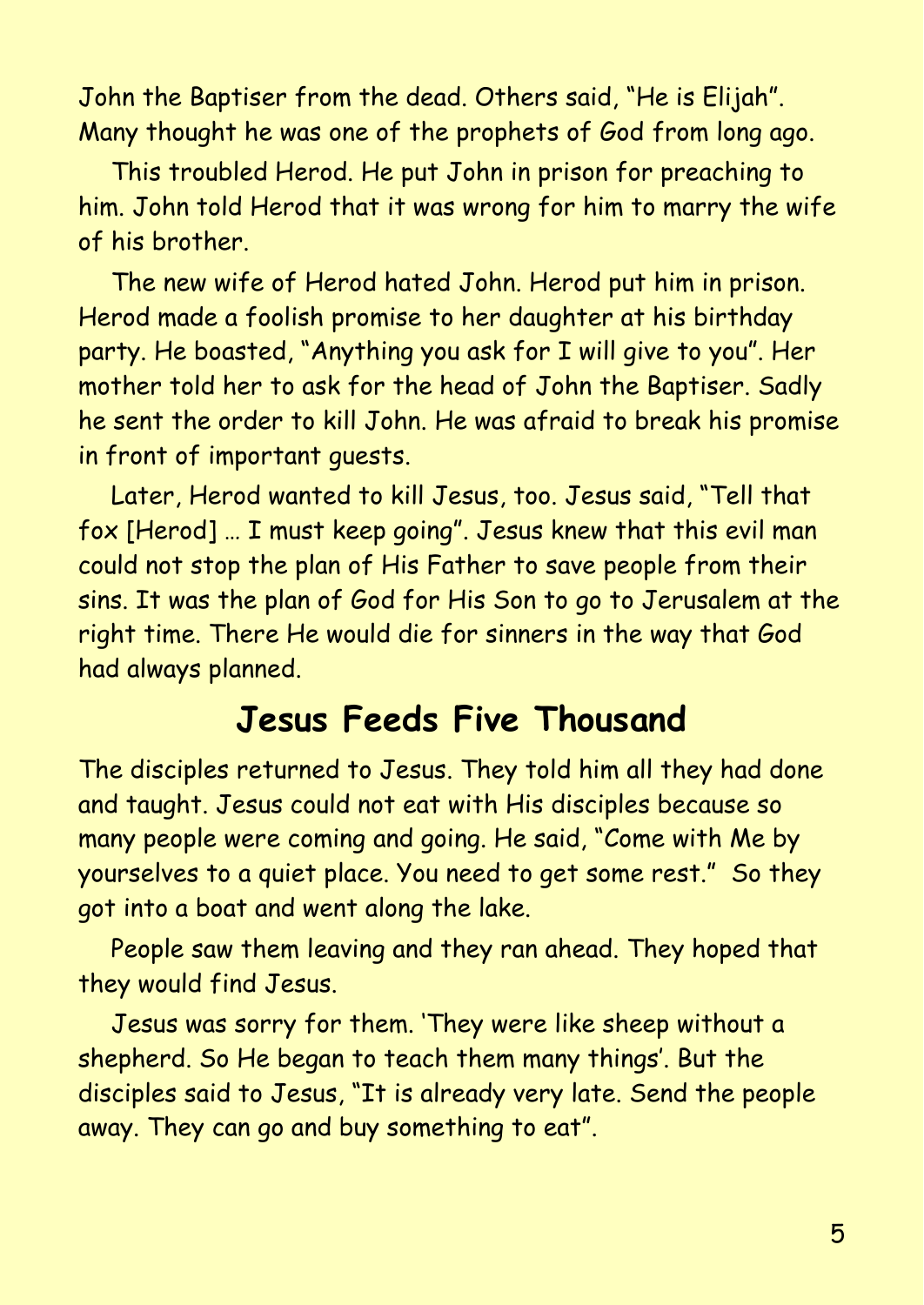Jesus told the disciples, "You give them something to eat." Philip said that they did not have enough money to buy food. Andrew said, "Here is a boy with five small barley loaves of bread. He also has two small fish. But how far will that go in such a large crowd?".

Jesus told the people to sit down. 'He took the five loaves and two fish. He looked up to heaven and gave thanks to God. He broke the bread into pieces. Then He gave them to His disciples to give to the people. He also divided the two fish among them all'.

'All of them ate and were satisfied. The disciples picked up 12 baskets of broken pieces of bread and fish. The number of men who ate was 5000', not counting some women and children. They were all amazed.

See how Jesus used the disciples to work this miracle. Christians often complain that the job is too big. But God has

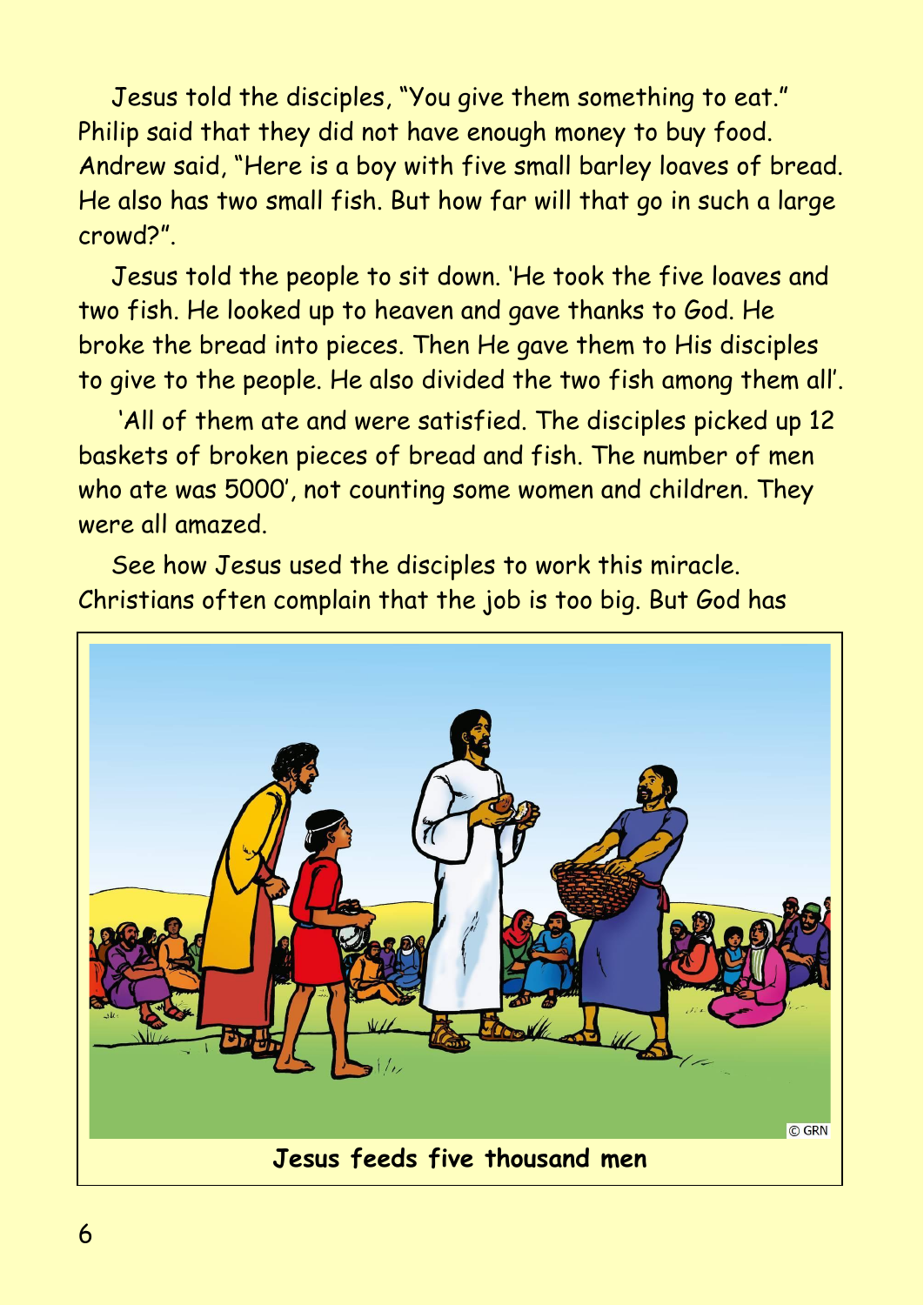given us all that we need through the power of His Spirit. God uses the little we have to work His miracles. But if we do not use what we have, we cannot see Him at work.

Jesus sent the disciples away in a boat. Then He sent the crowds away. He went up the mountain to pray.

#### **Jesus Walks on Water**

Jesus saw the disciples rowing the boat against the wind. They were in the middle of the Sea of Galilee. Early in the morning, He went to them. He walked on the lake. They saw Him and thought He was a ghost. They were afraid and shouted out.

At once Jesus said to them, "Be brave! It is Me. Do not be afraid". He got into the boat with them and the wind died down. They were completely amazed.

The disciples still did not have much faith. They followed Jesus and saw miracles. But they did not understand about the loaves and fish. They were stubborn. They were also afraid when He walked on water and calmed the wind. But with Jesus in their boat, they found peace.

As soon as Jesus and His disciples landed, the crowds ran to Him. They carried sick people on mats. Everywhere He went, all who touched Him were healed.

# **2 Mark Chapter 7**

# **The Teachings of the Jewish Leaders**

The Jews always washed their hands before they ate food. Many washed them in a special way. One day, the religious leaders saw that the disciples ate food without washing their hands. So the teachers of the law questioned Jesus. "Why do they eat their food with unclean hands?".